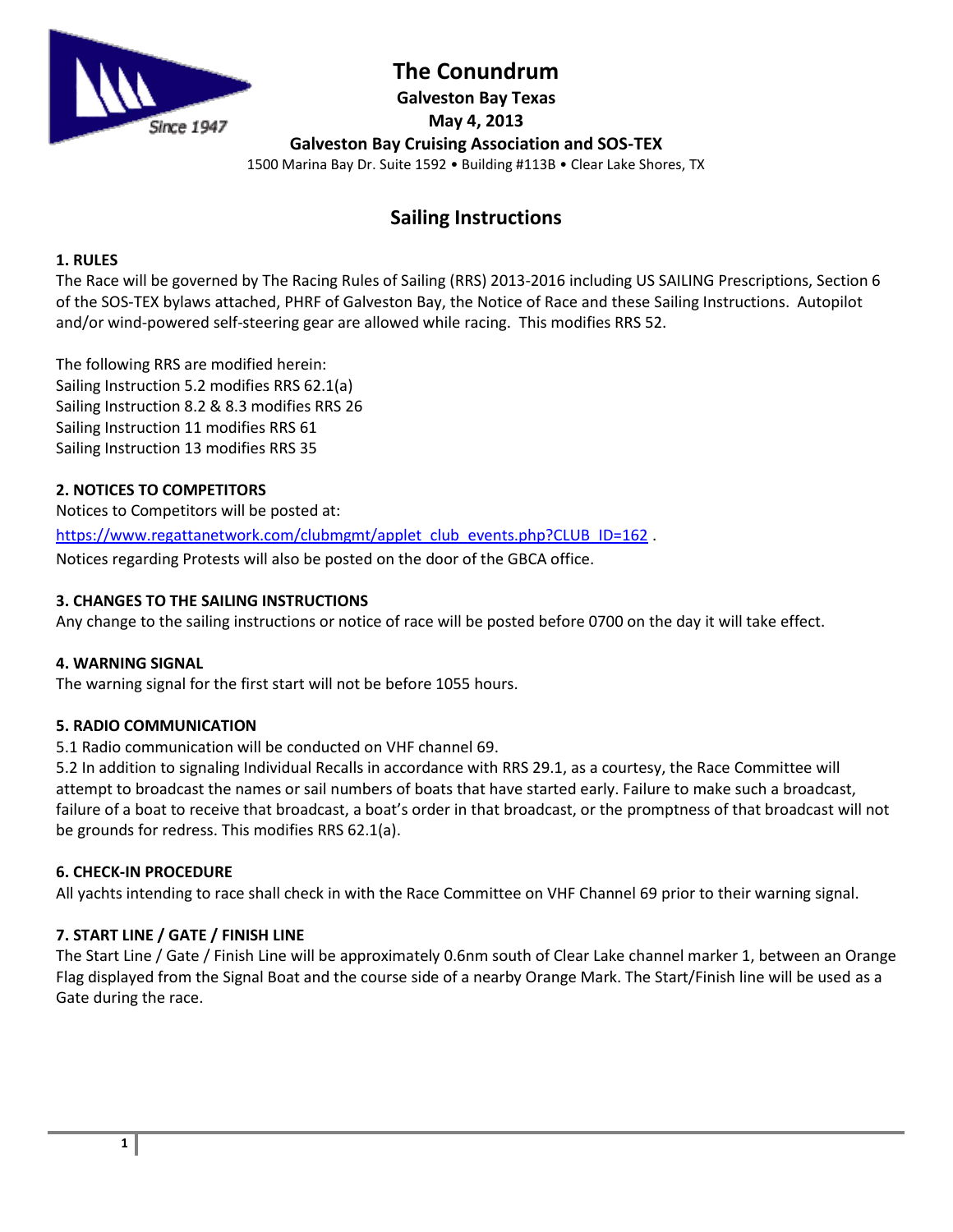### **8. THE START**

8.1 The starting line will be between the staff displaying an orange flag on the Signal Boat on the starboard end and the course side edge of a nearby Mark at the port end of the line.

8.2 This is a reverse start (pursuit) race, with the (GPS) start time for each boat based on its PHRF rating following the 1100 hours. See the accompanying Appendix B for assigned boat start times. This modifies RRS 26

8.3 The Race Committee will give no additional starting signals, except to monitor and call individual boats OCS prior to their assigned start time with sound and the individual recall flag. This modifies RRS 26. Any boat(s) signaled as OCS at their respective starting *time* shall thereafter sail from the course side across the starting line or one of its extensions to the pre-start side before *starting.* 

The signal boat *may* broadcast occasional time checks on VHF 69 until all boats have started.

### **9. THE COURSE**

After starting:

- Sail to any of the three Marks listed below as E, H and J. Round Mark to Port.
- Sail back to and though the Gate formed by the Signal Boat and nearby Mark from the direction of the last mark.
- Sail to either of the two remaining Marks not yet rounded. Round Mark to Port.
- Sail back to and though the Gate formed by the Signal Boat and nearby Mark from the direction of the last mark.
- Sail to the one remaining Mark not yet rounded. Round Mark to Port.
- Sail back to finish.

When sailing through the Gate, boats shall round either the Signal Boat to port or the Orange Mark to starboard before proceeding to the next mark.

Boats shall not enter the Houston Ship Channel. The Houston Ship Channel is designated as an Obstruction. The Official Course Length is 22.5 nautical miles. A chart showing the relative position of the marks will be available as Appendix A and from a link on the official notice board. This chart is schematic in nature and is not to be used for navigation.

#### Approximate location of Start/Finish Gate and Marks:

| <b>Mark</b>  | <b>Approximate Coordinate</b>   | <b>Description</b>                                                                                                                                                                                                                                                                                                              |  |
|--------------|---------------------------------|---------------------------------------------------------------------------------------------------------------------------------------------------------------------------------------------------------------------------------------------------------------------------------------------------------------------------------|--|
| Start/Finish | N 29° 32.567'                   | RC Signal boat "Tramp" and a nearby orange Tetrahedron                                                                                                                                                                                                                                                                          |  |
| Gate         | W 094° 59.545'                  |                                                                                                                                                                                                                                                                                                                                 |  |
| E            | N 29° 35.787'<br>W 094° 56.935' | The Low Range Marker (Upper Range "A") in Galveston Bay. The<br>mark is an orange and white structure near Houston Ship Channel<br>Marker #73, 0.23 nm NNW of the old low range.<br>N 29° 33.255'<br>A platform located in Galveston bay, approximately 1.3 nm WSW of<br>W 094° 56.542'<br>the Houston Ship Channel marker #65. |  |
| H            |                                 |                                                                                                                                                                                                                                                                                                                                 |  |
|              | N 29° 31.353'<br>W 094° 54.424' | A platform located approximately 1.0 nm west of the north end of<br>Red Fish Island.                                                                                                                                                                                                                                            |  |

#### **10. THE FINISH**

The Finish Line will be between a staff displaying an orange flag on the Signal Boat on the port end and the course side edge of the starboard end Orange Mark.

### **11. PROTESTS**

The protest and redress procedures for this regatta will utilize basic elements of the new RRS Appendix T, a US Sailing Prescription. Protests shall be communicated to the Race Committee before leaving the race area and must be filed in writing within 2 hours of the last boat finishing. This modifies RRS 61. Protests shall be filed at the GBCA office.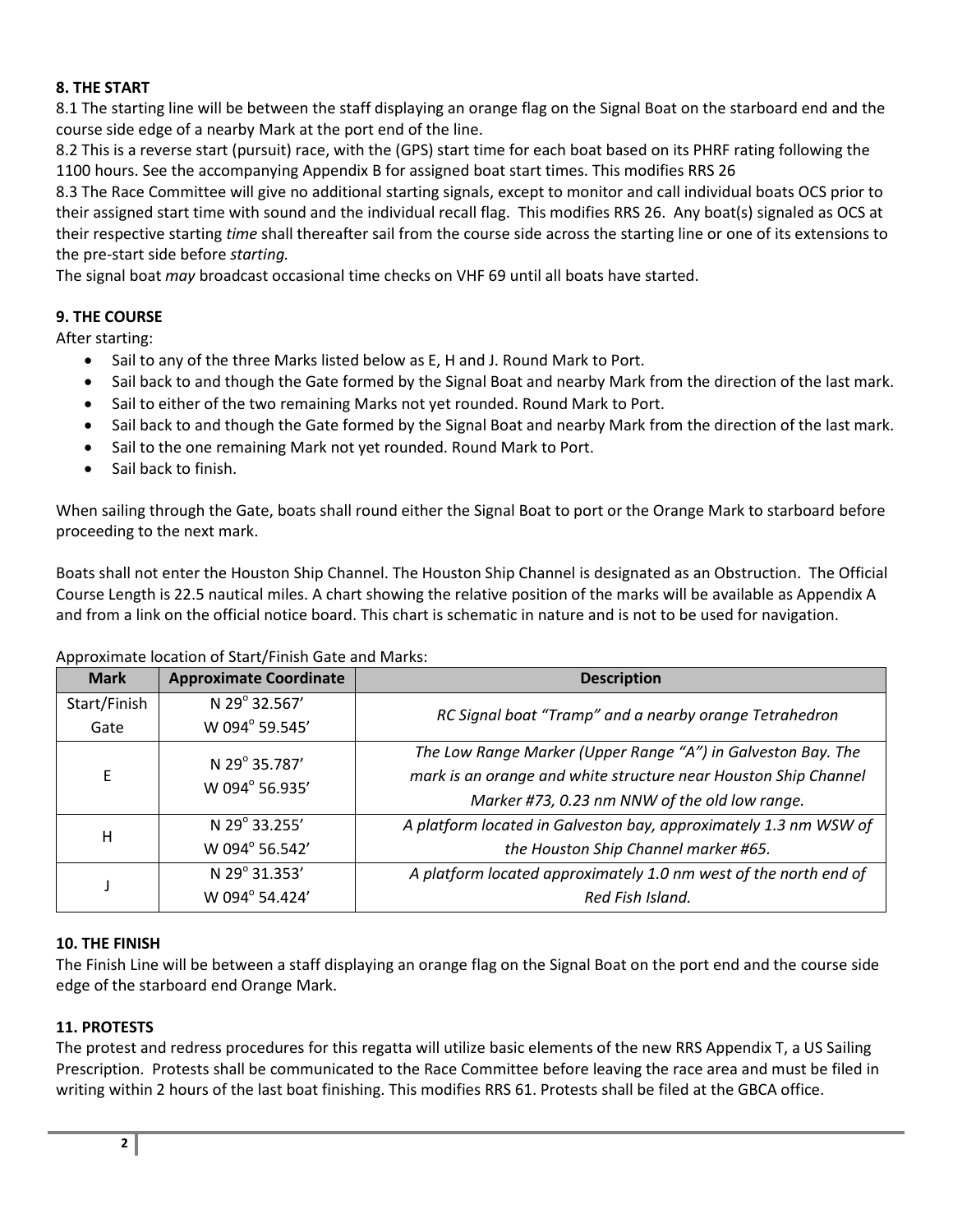### **12. WITHDRAWING PROCEDURES**

The Race Committee places high priority on accounting for every yacht participating in a race. It is imperative that any yacht withdrawing from a race makes its best and most persistent efforts to notify other parties of such withdrawal at the earliest opportunity. Withdrawing yachts should make every effort to contact the Race Committee and/or other nearby yachts to communicate the withdrawal via VHF channel 69. . If radio communication is unavailable, call the Race Committee phone number: 713.823.1577 and leave a message. Proper reporting of a withdrawal should include; yacht name, sail number and skipper's name.

### **13. TIME LIMIT**

Racing will be concluded as of 1700 hours Saturday, May 4. Yachts not finished after this time will be scored as Did Not Finish (DNF). This modifies RRS 35.

### **14. SCORING**

The Race Committee will score the race with reverse start (pursuit) style race using the performance handicapping racing formula, time on distance, for each yacht, as determined by the Race Committee.

#### **15. AWARDS PRESENTATION**

Post-race party and awards presentation will be held at the GBCA office Saturday, May 4 after racing.

### **16. EXCERPT OFSOS-TEX BYLAWS: Section 6.**

All boats must comply with the U.S. Coast Guard's requirements for recreational vessels and have the following minimum equipment.

NOTE: \*\* indicates items that are not mandatory for races whose entire course is within Galveston Bay.

- a. Lifelines or safety lines leading from both sides of the cockpit forward and well secured at each end. \*\*
- b. Fire extinguisher meeting U.S. Coast Guard requirements.
- c. Manual bilge pump of at least 10 gallons per minute capacity.
- d. Anchor with suitable rode.
- e. Seacocks and soft wooden plugs to close all through hull openings. \*\*
- f. Navigation lights.
- g. Compass.
- h. Charts and piloting tools.
- i. Lead line or echo sounder. \*\*
- j. Foghorn.
- k. Radar reflector. \*\*
- l. Waterproof flashlight.
- m. First aid kit.
- n. At least two gallons of fresh water. \*\*
- o. Life jacket with whistle and strobe light attached, for each crewmember. Mandatory that all single-handed sailors wear life jacket at all times while racing.
- p. Safety harness with tether for each crewmember. All crewmembers should be tethered to boat or jack lines while above deck. Mandatory use of harness and tether sunset to sunrise when offshore.
- q. VHF radio (refer to additional sailing instructions for each race for the specific channel needed).
- r. Three red parachute flares or orange smoke flares, and three red handheld flares. \*\*
- s. An alternate means of propulsion \*\*
- t. Other equipment requirements of NOR of sponsoring yacht club.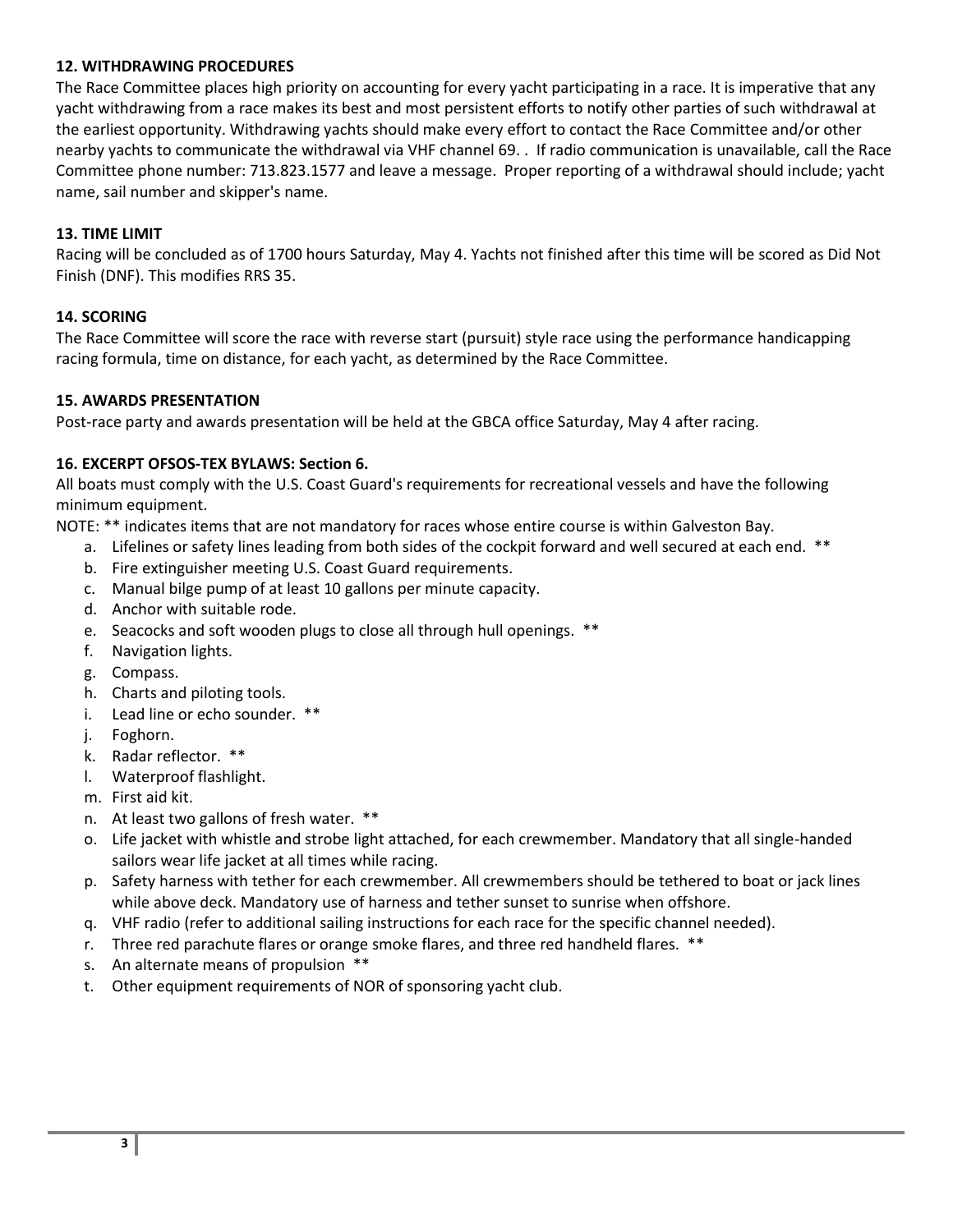